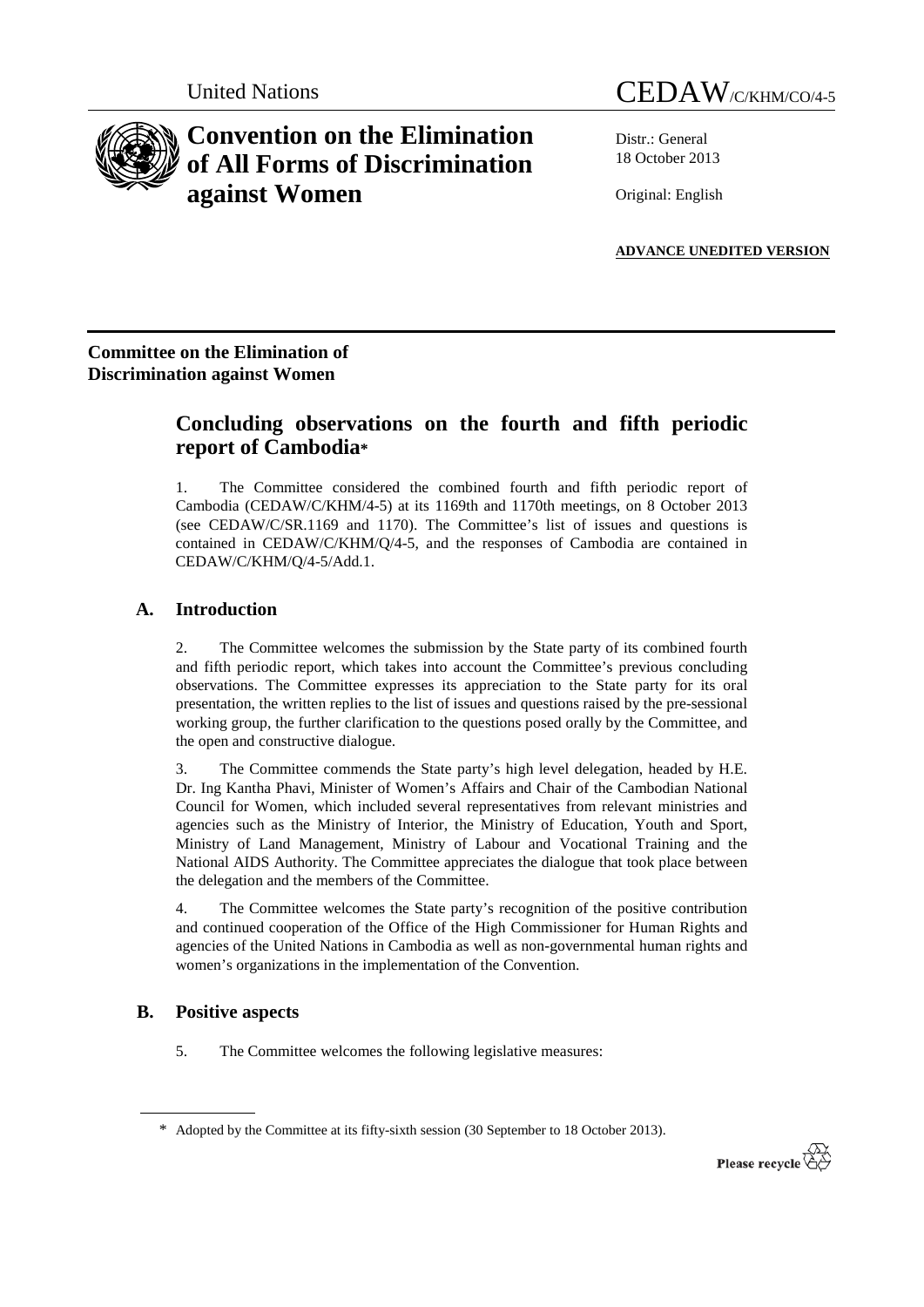a. The adoption of the Law on Suppression of Human Trafficking and Sexual Exploitation in February 2008.

b. The revision of the Law on the Suppression of Human Trafficking and Sexual Exploitation on 15 February 2008.

c. The revision of the Law on Marriage and Family in December 2007.

d. The adoption of the Law on Monogamy in September 2006.

e. The revision of the Domestic Violence Law on 24 October 2005.

6. The Committee welcomes the State party's accession to or ratification of the following treaties since the consideration of its last report:

The International Convention for the Protection of All Persons from Enforced Disappearance on 27 June 2013.

b. The Convention on the Rights of Persons with Disabilities on 20 December 2012.

c. The Optional Protocol to the Convention on the Elimination of All Forms of Discrimination against Women on 13 October 2010.

d. The Optional Protocol to the Convention against Torture and Other Cruel, Inhuman or Degrading Treatment or Punishment on 29 April 2007.

## **C. Principal areas of concern and recommendations**

#### **Parliament**

7. **While reaffirming that the Government has the primary responsibility and is particularly accountable for the full implementation of the obligations of the State party under the Convention, the Committee stresses that the Convention is binding on all branches of Government and invites the State party to encourage its parliament, in line with its procedures and where appropriate, to take the necessary steps with regard to the implementation of the present concluding observations between now and the next reporting period under the Convention.**

#### **Legal status of the Convention**

8. The Committee recalls its previous concluding observations (CEDAW/C/KHM/CO/3, paras. 9 and 10), and while noting the delegation's response regarding the failure by the State party to publish the Convention in the Official Gazette, remains concerned that the Convention is not fully incorporated in the domestic legal system. The Committee also notes with concern that the State party has not gazetted the Optional Protocol to the Convention after acceding to it in October 2010.

9. **The Committee reiterates its previous recommendations (CEDAW/C/KHM/CO/3, para. 10) and recommends that the State party publish the Convention and its Optional Protocol in the official gazette without further delay, and to continue to review its legislation with a view to incorporating all provisions of the Convention into domestic law.**

#### **Legal framework and implementation of the Convention**

10. The Committee notes with concern the delegation's response that the State party does not consider it necessary to amend its legislation by adopting a comprehensive definition of discrimination, which prohibits both direct and indirect discrimination. The Committee is also concerned that there have not been any cases involving discrimination against women before the courts of the State party.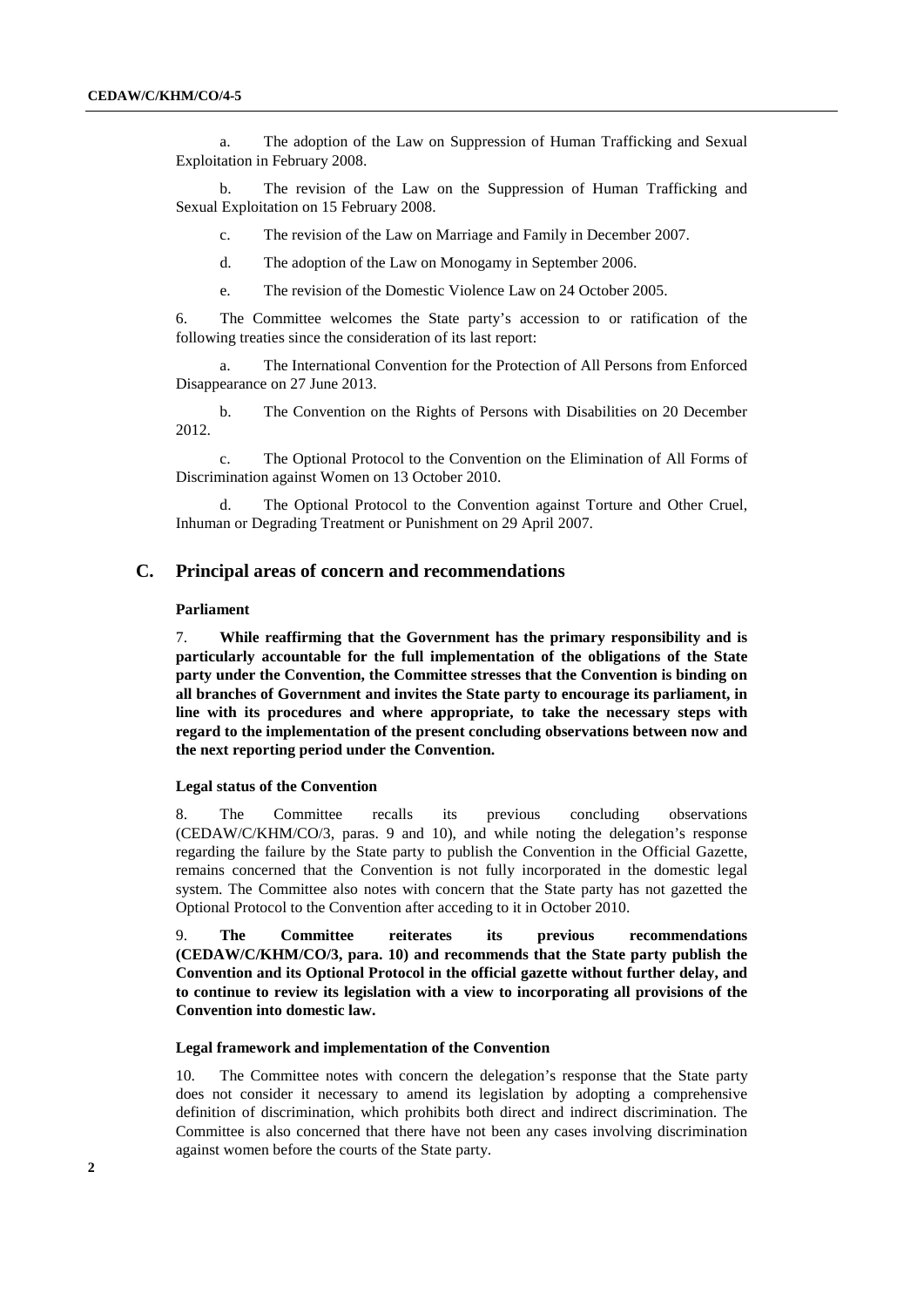11. **The Committee reiterates its previous recommendation (CEDAW/C/KHM/CO/3, para. 12) and recommends that the State party consider adopting comprehensive legislation governing gender equality, which should include a definition of discrimination against women that encompasses both direct and indirect discrimination in line with article 1 of the Convention. It encourages the State party to seek technical assistance from the Office of the High Commissioner for Human Rights in the State party and relevant United Nations agencies in developing such legislation. The Committee also reiterates its previous recommendation (CEDAW/C/KHM/CO/3, para. 10), that the State party strengthen its measures to create awareness of the Convention and the Optional Protocol among judges, prosecutors and lawyers, and continue integrating training on the Convention in relevant curricula for civil servants, judicial officers and those used in the education system.**

#### **Legal aid and access to justice**

12. The Committee is concerned at reports that the State party lacks a comprehensive legal aid system, which negatively affects women's access to justice, and that they incur additional court expenses because of corrupt practices when pursuing their cases. It is also concerned that legal aid is mainly provided by non-governmental organisations and that the funding provided by the State party to the Bar Association for this purpose is inadequate

#### 13. **The Committee urges the State party to:**

**(a) Develop a comprehensive legal aid scheme in order to ensure effective access by women to courts and tribunals, in accordance with the United Nations Principles and Guidelines on Access to Legal aid in Criminal Justice Systems (GA resolution 67/187), in particular Guideline 9 on the implementation of the right of women to access legal aid;**

**(b) Provide adequate funding to the Bar Association and women's organisations providing free legal counselling to ensure effective access to justice by women; and**

**(c) Continue to investigate and prosecute allegations of corruption in the administration of justice and, where applicable, punish the perpetrators.**

14. The Committee is concerned that the Extraordinary Chambers in the Courts of Cambodia (ECCC) have not adequately addressed cases of gender based violence, in particular sexual violence against women committed under the Khmer Rouge regime. The Committee is concerned that the State party lacks other mechanisms, including non-judicial programmes, to provide effective redress to victims of other forms of gender-based violence committed during the Khmer Rouge regime. It is also concerned at the failure of the State party to effectively incorporate the provisions of the Convention and of the United Nations' Security Council Resolution 1325 in its post-conflict programmes.

#### 15. **The Committee urges the State party to:**

**(a) Provide effective redress to victims of gender-based violence, in particular sexual violence against women committed during the Khmer Rouge regime, and develop effective non-judicial transitional justice programmes, including the provision of adequate reparations, psychological and other appropriate support; and**

**(b) Take advantage of the drafting process of the second National Action Plan to End Violence against Women (NAPVAW) to fully incorporate the provisions of the Convention and of the United Nations' Security Council Resolution 1325.**

#### **National machinery for the advancement of women**

16. The Committee welcomes the evaluation of the capacity of the national machinery for the advancement of women and the introduction of Gender Mainstreaming Action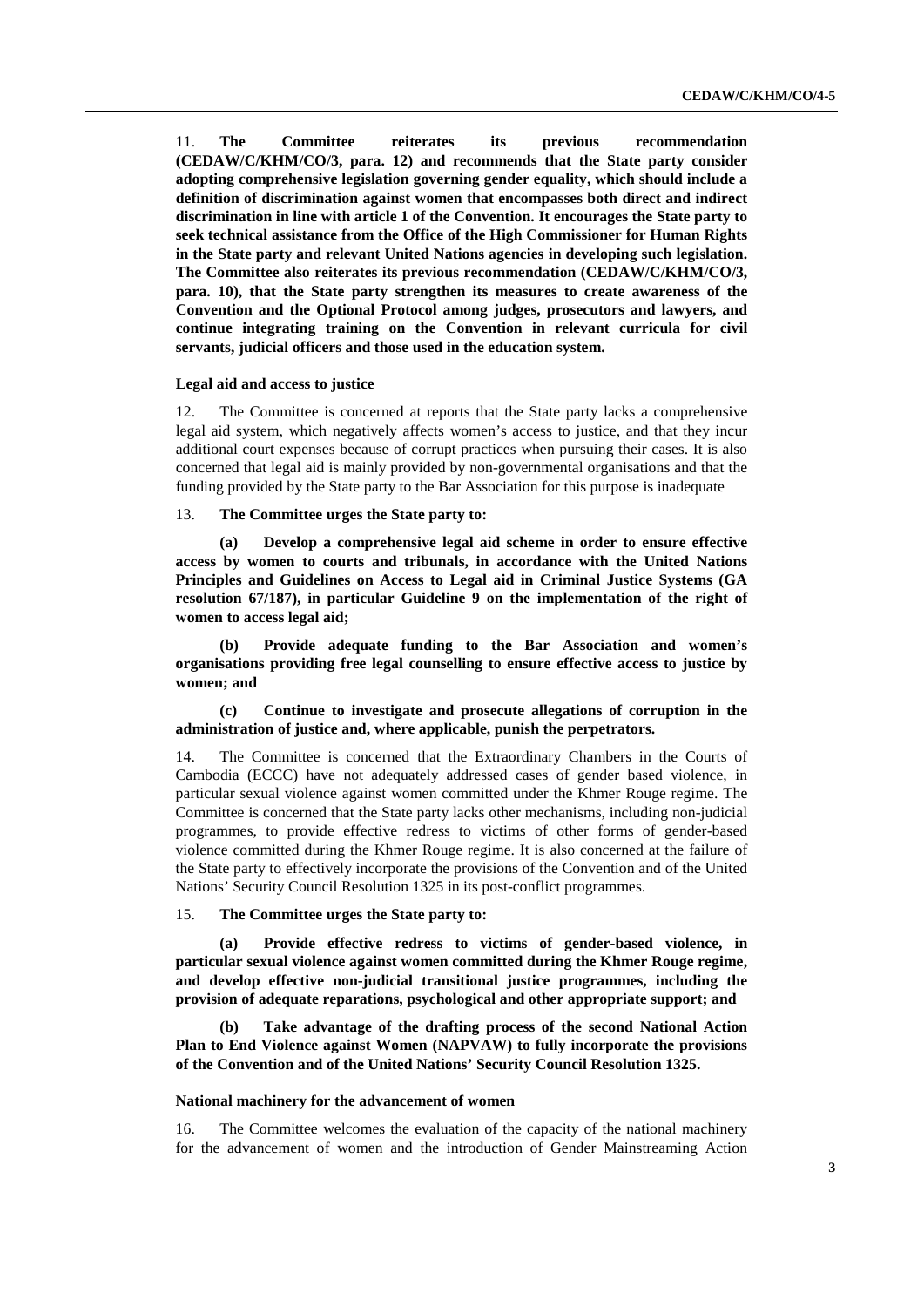Groups (GMAGs) in various Ministries as mechanisms for implementing and monitoring gender equality policy commitments based on the National Strategic Development Plan 2006-2010. The Committee is, however, concerned at lack of synergies between the national machinery for the advancement of women and GMAGs. The Committee is further concerned that the budget allocation to the national machinery for the advancement of women is inadequate considering its comprehensive mandate.

17. **The Committee calls on the State party to continue harmonizing and strengthening the national machinery for the advancement of women. The Committee also recommends that the State party increase the budgetary allocation to the machinery and such a mechanism, and ensure that the resources correspond to its mandate and activities. The State party should also ensure that the budgetary allocation is reviewed annually and adjusted as needed.**

#### **Stereotypes**

18. While commending the State party for its efforts to revise its school curricula and textbooks with a view to eliminating gender stereotypes, the Committee remains concerned that the *Chbab Srey,* the traditional code of conduct for women, is deeply rooted in Cambodian culture and continues to define everyday life in the society based on stereotypical roles of women and men in the family and in society.

19. **The Committee reiterates its previous recommendation (CEDAW/C/KHM/CO/3, para. 18) and recommends that the State party:**

**(a) Include in** *Neary Rattanak* **IV an effective and comprehensive strategy aimed at modifying or eliminating patriarchal attitudes and stereotypes that discriminate against women, including those based on the** *Chbab Srey***;**

**(b) Conduct national public information and awareness-raising campaigns and stimulate broader public debate in order to address attitudes and stereotypes that discriminate against women, in collaboration with civil society, community leaders and the media;**

**(c) Explore the use of information communication technologies, including social media, in the dissemination of information on women's rights and gender equality; and**

**(d) Establish an effective monitoring and evaluation mechanism aimed at evaluating progress made in eliminating existing gender stereotypes.**

#### **Violence against women**

20. The Committee acknowledges the steps taken by the State party to develop a second National Action Plan for the Prevention of Violence against Women (NAPVAW), which builds on the lessons learnt from the first NAPVAW for the period 2009-2012. However, the Committee regrets the limited progress made in the prevention and elimination of violence against women during the reporting period. The Committee remains concerned that the lack of public trust in the justice system and the negative attitudes by judicial officers and law enforcement personnel towards women victims of violence continue to impede the effective prosecution of cases. The Committee, while noting the explanations provided by the State party regarding its practice to dispose of cases of violence against women through mediation, is concerned that this may discourage women from taking legal action against perpetrators even when such recourse is warranted. The Committee is also concerned at the lack of data on the number of protection orders issued during the reporting period, and on shelters available for women who are victims of violence.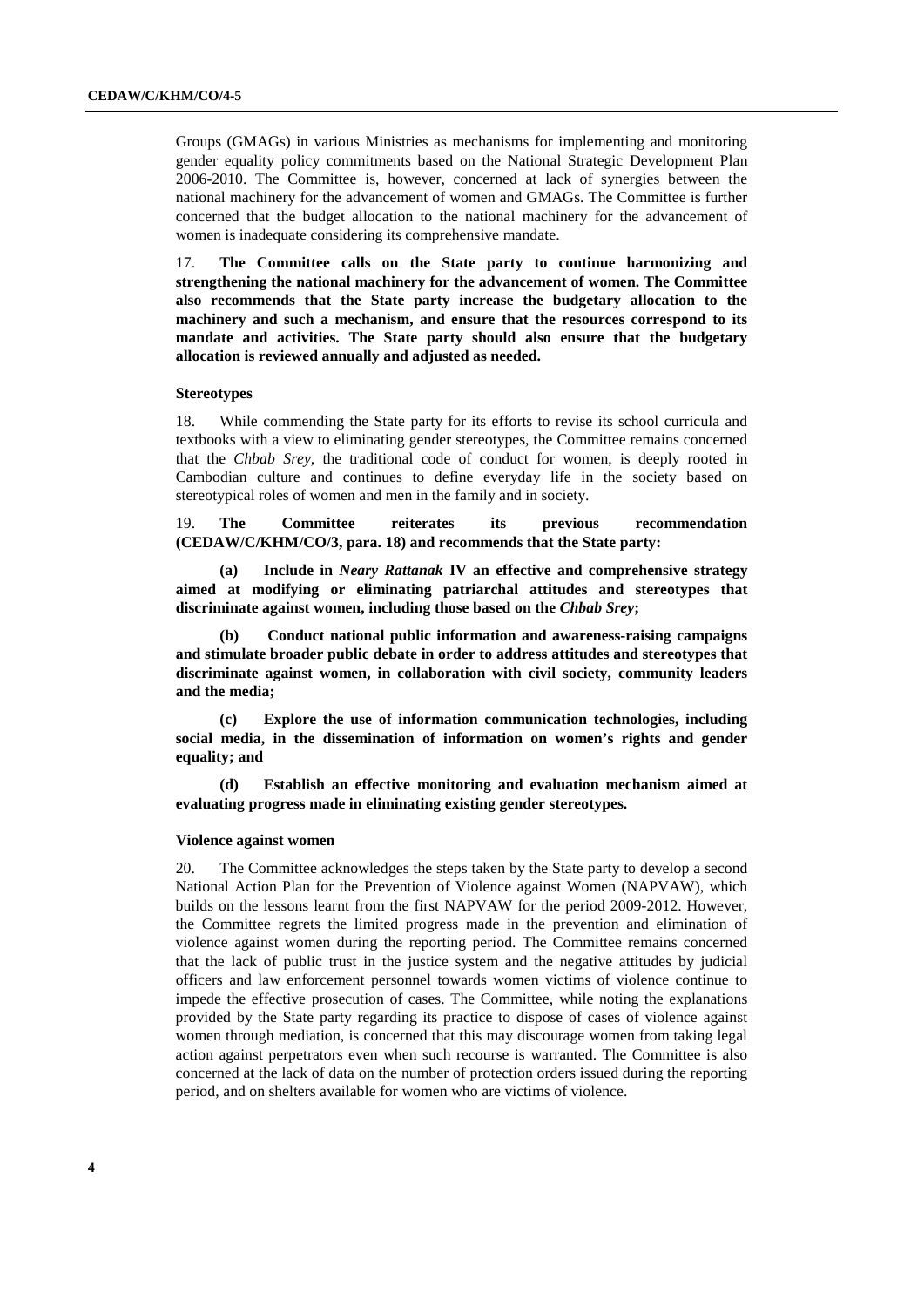21. **Recalling its General Recommendation No. 19 (1992) on violence against women, and its previous recommendation (CEDAW/C/KHM/CO/3, para. 16), the Committee urges the State party to:** 

**(a) Intensify efforts to train judicial officers and law enforcement on the strict application of the Law on the Prevention of Domestic Violence and Protection of Victims to ensure that cases of violence against women, including domestic and sexual violence, are effectively prosecuted and not systematically diverted to mediation;**

**(b) Encourage women to lodge formal complaints about domestic and sexual violence, by de-stigmatising victims and raising awareness about the criminal nature of such acts;**

**(c) Continue public awareness-raising campaigns on all forms of violence against women, particularly in rural areas; and**

**(d) Provide information in the next periodic report on the number of protection orders issued during the reporting period, and the number of shelters available for women victims of violence.**

22. The Committee notes the State party's efforts to introduce measures for the exemption of charges for all forensic examination of rape victims. However, it remains concerned at continued reports of corruption in the administration of justice and the high cost of medical certificates for rape and sexual assault, which continue to impede women's access to justice and prosecutions of sexual violence against women.

23. **The Committee recommends that the State party intensify efforts aimed at raising awareness among medical practitioners on how to handle cases of violence against women. It should also raise awareness on government's policy on the exemption of charges for all forensic examination of victims of rape and sexual assault.**

#### **Trafficking and exploitation of prostitution**

24. The Committee notes the evaluation of the effectiveness of anti-trafficking measures under the Law on the Suppression of Human Trafficking and Sexual Exploitation and the establishment of a Special Taskforce mandated to monitor and evaluate its enforcement and the implementation of the national action plan on human trafficking. The Committee is, however, concerned that the implementation of the Law remains largely ineffective. The Committee is particularly concerned that trafficking in human beings continues to be exacerbated by the practices of deceptive agencies who recruit women and girls for purposes of sexual exploitation and domestic servitude in neighbouring countries, as well as the lack of data on migrant domestic workers who are victims of trafficking. The Committee is also concerned at the lack of information on any national referral mechanism focusing on the early detection, identification of victims of trafficking as well as on the support provided to them.

### 25. **The Committee urges the State party to:**

**(a) Strengthen the implementation of the Law on the Suppression of Human Trafficking and Sexual Exploitation;**

**(b) Increase the dissemination of information on labour migration and provide information on deceptive recruitment agencies involved in human trafficking;**

**(c) Ensure that traffickers and other persons responsible for sexual exploitation of women and girls are prosecuted and adequately punished; and**

**(d) Strengthen bilateral and multilateral cooperation in combatting human trafficking for domestic servitude and sexual exploitation;**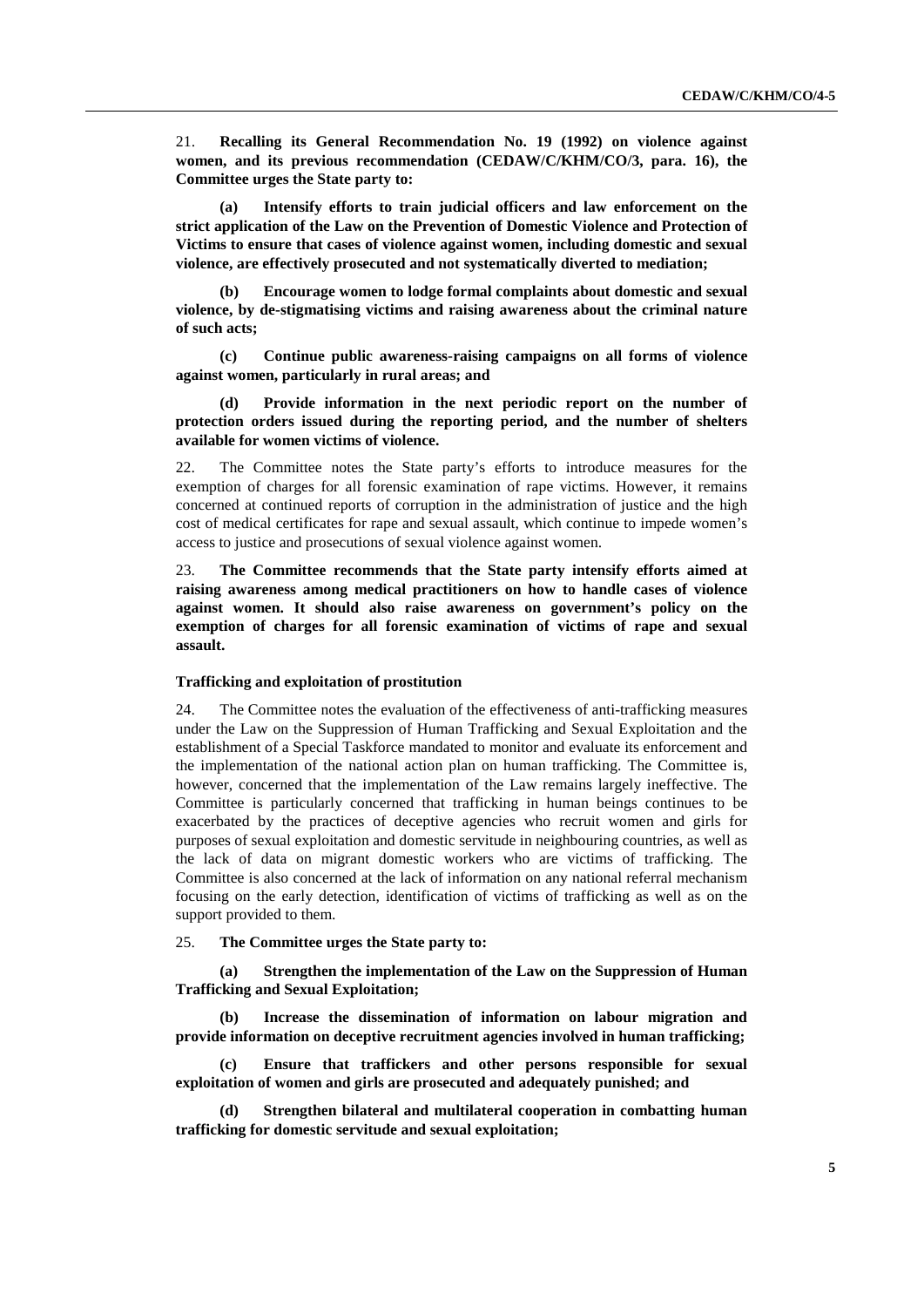## **(e) Include in the next periodic report data on migrant domestic workers who are victims of trafficking, information on the national referral mechanism, if any, and ensure that victims of trafficking are properly identified and adequately supported and protected from re-trafficking.**

26. The Committee is concerned that the measures taken by the State party to address the root causes of prostitution are not effective. The Committee is also concerned at reports that law enforcement officers sexually assault women engaged in prostitution, when they are taken into custody.

27. **The Committee recommends that the State party take effective measures to address the root causes of prostitution, including through the provision of exit programmes for women who wish to leave prostitution. Furthermore, the State party should investigate and prosecute cases of sexual assault by law enforcement personnel committed against women engaged in prostitution, and ensure that the perpetrators are punished with appropriate sanctions. The Committee also recommends that it adopts a comprehensive policy to address the demand side of prostitution and consider adopting the use of sanctions against purchasers of sexual services.**

#### **Participation in political and public life**

28. While noting the State party's efforts to increase the participation of women at the provincial level and in the judiciary, the Committee remains concerned that women continue to be underrepresented at all levels of political and public life as well as in the diplomatic and foreign service. The Committee is particularly concerned that the number of women represented in the National Assembly decreased after the elections in July 2013.

29. **The Committee reiterates its previous concluding observations (CEDAW/C/KHM/CO/3, para. 14), and urges the State party to ensure that the** *Neary Rattanak* **IV provides for effective strategies, including temporary special measures, aimed at increasing the representation of women in decision-making positions, particularly in politics, the judiciary, and the foreign and diplomatic service.**

#### **Nationality**

30. The Committee is concerned that women of Vietnamese origin undergo considerable difficulties in the registration of births and the acquisition of Cambodian citizenship, which places them at risk of statelessness.

## 31. **The Committee calls upon the State party to:**

**(a) Intensify efforts to facilitate the birth registration of children born to Vietnamese mothers and their acquisition of citizenship; and**

**(b) Consider acceding to the 1951 Convention relating to the Status of Stateless Persons and the 1961 Convention on the Reduction of Statelessness.**

#### **Education**

32. The Committee notes the efforts made in increasing women's literacy and the provision of bilingual education and scholarships for girls. However, the Committee is concerned at the quality of education in the State party and at the high attrition rate between the primary and secondary levels, particularly in rural and remote areas because of limited capacity at the secondary level. The Committee is, therefore, concerned that a large number of Communes do not have public secondary schools due to geographic and demographic factors, which compel female students to terminate their schooling as they cannot migrate to urban areas in order to access education at this level. It is also concerned that even where girls are accommodated, the dropout rate among females, although decreasing, is still significant as they transition from primary to secondary school, as well as at the secondary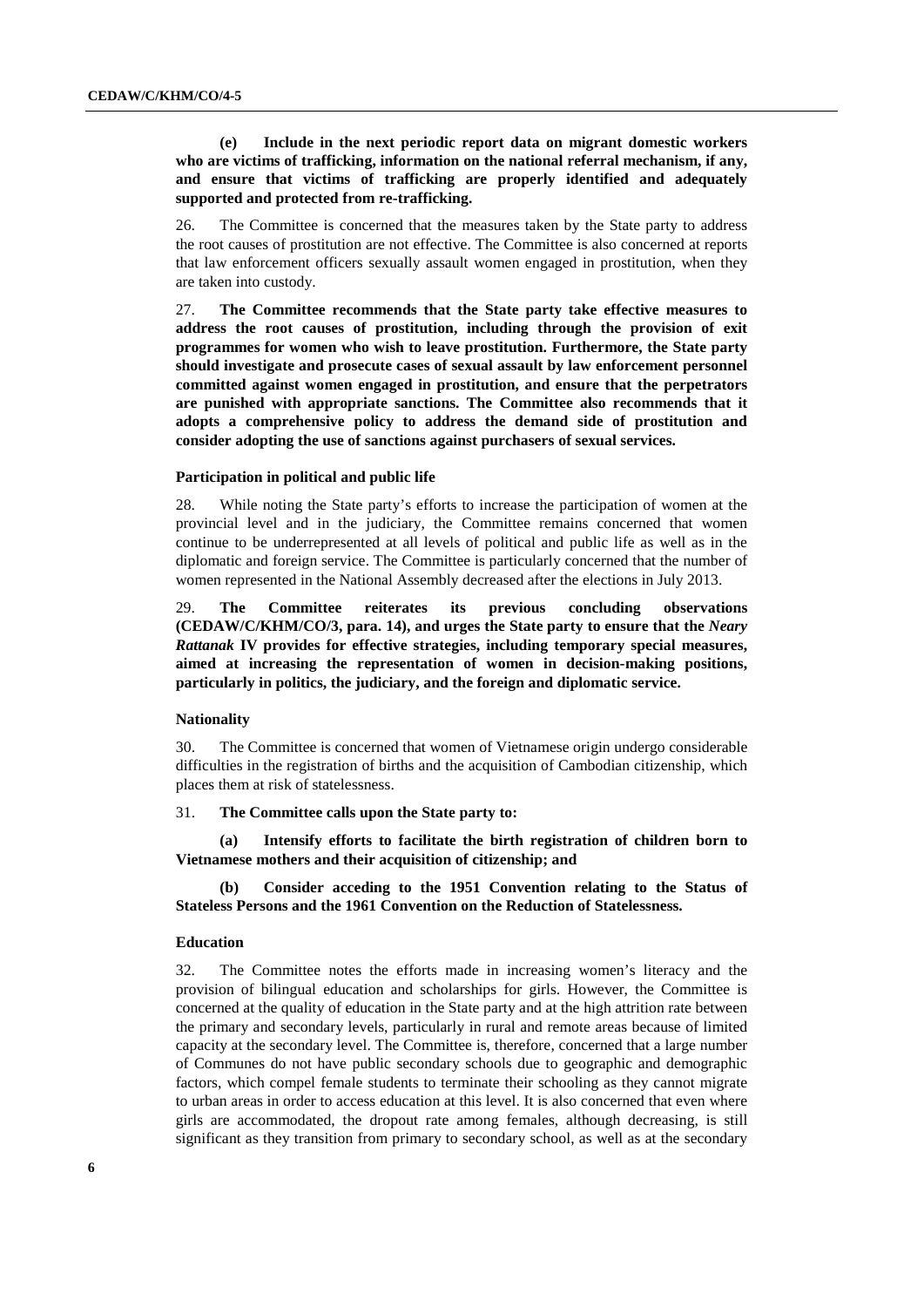and tertiary levels of education, which the State party attributes to poverty, late school entry and teenage pregnancies.

33. **The Committee recommends that the State party:**

**(a) Take effective measures to increase access to education for girls, including by strengthening the school infrastructure and increasing the availability of spaces in secondary level schools, particularly in Communes;**

**(b) Develop measures aimed at ensuring the effective retention of women and girls in schools, particularly when transitioning from primary to secondary school and at higher levels of education;** 

**(c) Intensify age-appropriate education on sexual and reproductive rights in schools on gender relations and responsible sexual behaviour in order to combat teenage pregnancies; and**

**(d) Enhance the quality of education by training teachers and ensuring that they are adequately remunerated.**

### **Employment and economic empowerment**

34. The Committee recalls its previous concluding observations (CEDAW/C/KHM/CO/3, para. 16) and remains concerned at the continued occupational segregation and the concentration of women in low-wage and unskilled labour sectors as well as at the persistent gender pay gap. The Committee is particularly concerned about poor working conditions for women employed in the garment industry and women domestic workers, including migrant women.

#### 35**. The Committee recommends that the State party:**

**(a) Continue adopting proactive and concrete measures to eliminate occupational segregation and to narrow the gender pay gap;** 

**(b) Take measures to ensure that labour laws are enforced effectively, and increase their number adequately equip labour inspectors to enable them to effectively monitor women's working conditions, in particular in the garment industry and in other low-paid sectors; and**

**(c) Consider acceding to the ILO Convention No. 189 on decent work for domestic workers and the Convention on the Protection of All Migrant Workers and Members of their Families.**

## **Health**

36. While noting the efforts made by the State party in reducing maternal and infant mortality, the Committee is concerned about the unavailability of modern forms of contraceptives and the prevalence of unsafe abortions, which contributes to maternal mortality. The Committee remains concerned that, notwithstanding the progress made in reducing HIV transmission, there are new cases of HIV through mother to child transmission (MTCT), as well as new cases affecting vulnerable populations such as women engaged in prostitution. The Committee is also concerned about discrimination against pregnant mothers living with HIV/AIDS and the pressure on them from medical practitioners to undergo abortion. The Committee is further concerned at the limited access to sexual and reproductive health services, particularly for women in rural areas.

### 37. **The Committee calls upon the State party to:**

**(a) Ensure that medically safe modern methods of abortion are available and accessible, in line with General Recommendation No. 24 (2004) on women and health;**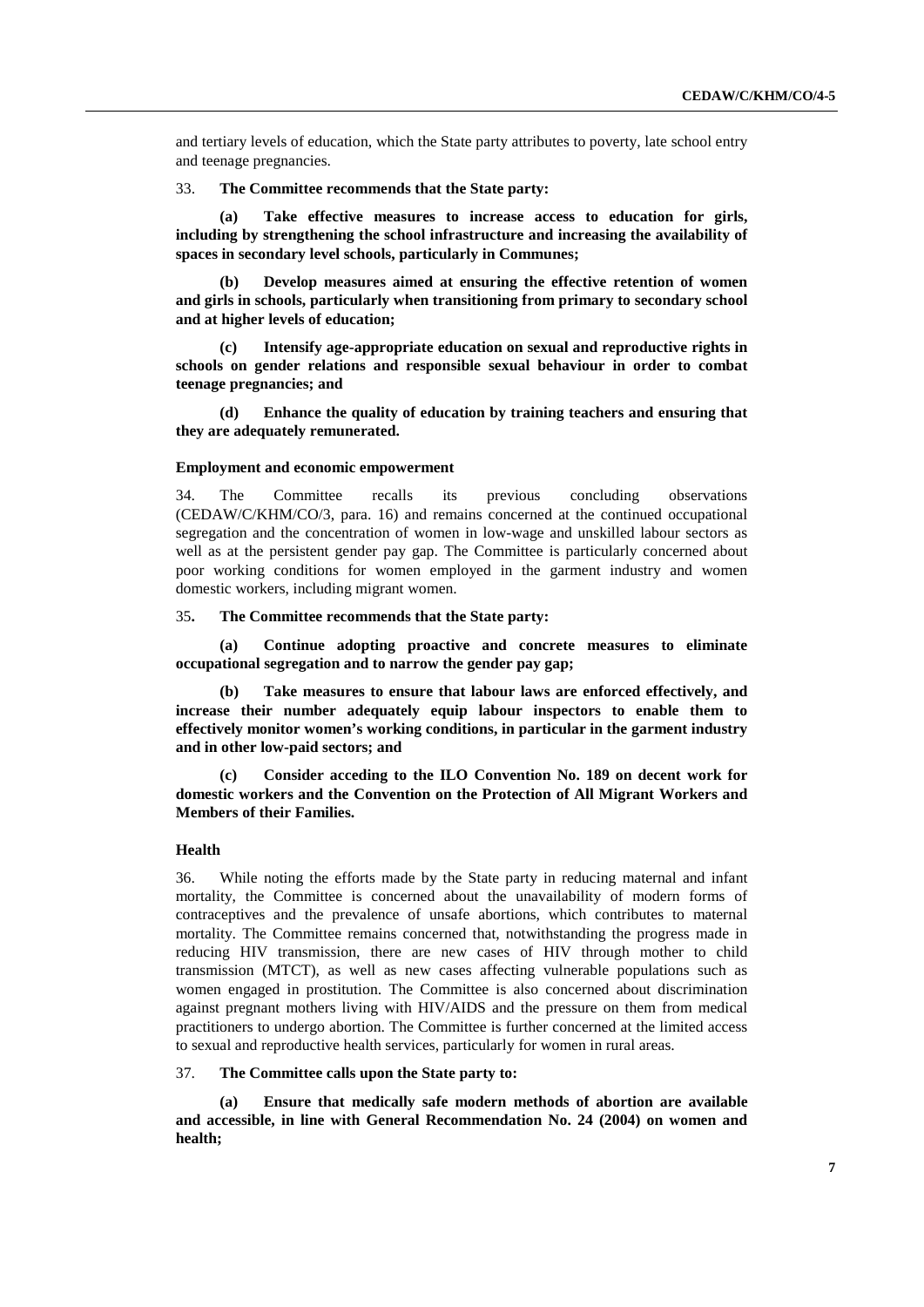**(b) Provide free antiretroviral treatment for women and men living with HIV/AIDS, including women engaged in prostitution and pregnant women in order to prevent MTCT;**

**(c) Combat all forms of discrimination against pregnant women living with HIV/AIDS; and** 

**(d) Intensify the provision of sexual and reproductive health information and services to women including modern methods of contraception, particularly to those living in rural areas.**

38. While noting the introduction of the ID Poor Card for accessing health services by indigent persons, the Committee is concerned that poor women, migrant domestic workers, women with disabilities and older women face difficulties in accessing health services.

39. **The Committee recommends the State party to:**

**(a) Strengthen the implementation of programmes and policies aimed at providing affordable access for women to health-care, particularly poor women, women with disabilities and older women; and**

**(b) Pay special attention to the health needs of women with disabilities by ensuring their access to prenatal care and reproductive health services.**

#### **Rural women, natural disasters and climate change**

40. While noting some of the efforts made by the State party to improve the livelihood of women and men living in rural areas through, inter alia, its sanitation and rural electrification programmes, the Committee is concerned that women living in rural areas continue to have limited access to basic services, latrines, clean and safe drinking water, education, employment, health services, credit and loan facilities. The Committee also notes that impacts of climate change and natural disasters disproportionately affect women and children especially in rural areas.

41. **The Committee recommends that the State party:**

**(a) Intensify its efforts to facilitate access by rural women to basic services, latrines, safe drinking water, education, employment, health services, credit and loan facilities. In this regard, the State party should consider the inclusion of information communication technology in its information dissemination strategies on economic empowerment programmes for women in rural areas;** 

**(b) Develop indicators that better reflect regional and socio-economic variables as part of its efforts to improve health, education and employment programmes for rural women; and**

**(c) Further ensure that women are actively involved in decision making, both in the prevention and management of disaster policies and programmes, particularly those relating to climate change adaptation and mitigation.**

#### **Access to land**

42. While acknowledging the efforts made by the State party to improve access to land such as the issuance of a sub-decree that reclassified certain parcels of public land as private land, and the demining of land in the northern part of the State party, the Committee is concerned that women continue to face limited access to land and tenure security. The Committee is particularly concerned that women are subjected to displacement and evictions due to large scale land concessions and urban development. The Committee is also concerned that relocation sites provided to victims of evictions frequently lack basic infrastructure and access to essential services such as water, sanitation and basic health care, affecting women disproportionately. It is further concerned that female human rights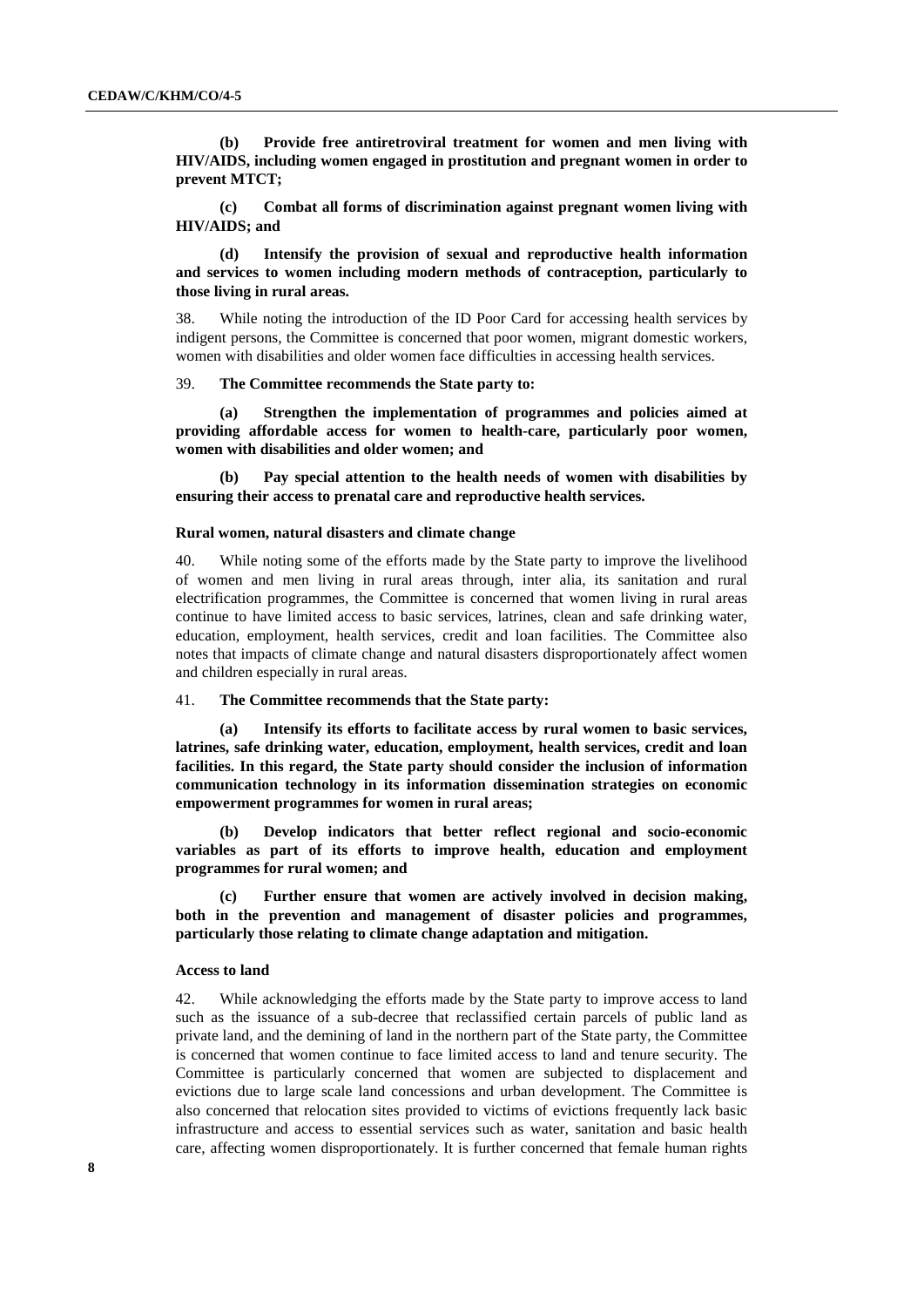defenders who advocate for women's land rights are often subjected to intimidation and harassment by law enforcement personnel.

#### 43. **The Committee urges the State party to:**

**(a) Improve women's access to land and tenure security, ensure that land acquisitions for economic and other concessions follow due process, and that adequate compensation is provided following sufficient consultative processes;**

**(b) Recognize that forced evictions are not a gender-neutral phenomenon, but that they disproportionately affect women, and take immediate measures to protect women and girls from further evictions;**

**(c) Promptly investigate, and wherever appropriate, prosecute cases of intimidation and harassment by law enforcement personnel against women human rights defenders advocating for land rights; and**

**(d) Ensure that evicted communities are relocated to sites which enable women to access their places of employment, schools, health care centers (including sexual and reproductive care), community centers, and other services and amenities necessary to ensure the realization of their rights under the Convention.**

#### **Disadvantaged groups of women**

44. The Committee is concerned at the lack of age and sex disaggregated data, which could be used to assess the extent of discrimination against older women, and the discrimination against older women, especially in access to health care and social security.

45. **The Committee recommends that the State party collect and analyse data disaggregated by age and sex to inform policy making, and adopt a life cycle approach towards addressing discrimination against older women.**

## **Marriage and family relations**

46. The Committee regrets that the State party maintains a provision under article 9 of the Law on Marriage and Family, which extends women's marriage status by 120 days after the death of a husband or after a judgement of the court granting an order for divorce. The Committee is concerned that this is a discriminatory provision, as it does not apply to men, and seeks reportedly to assist in the establishment of paternity of children. The Committee is also concerned that couples who are married under customary law face difficulties in formalising their marriages.

47. **The Committee urges the State party to repeal article 9 of the Law on Marriage and Family which is discriminatory and unduly restricts the right of women to remarry because paternity can easily be established by other less-restrictive means in the field of medicine. The Committee also recommends that the State party take measures to facilitate the formalisation of marriages contracted under customary law by ensuring that registration is affordable and not cumbersome.**

#### **Beijing Declaration and Platform for Action**

48. **The Committee calls upon the State party to utilize the Beijing Declaration and Platform for Action, in its efforts to implement the provisions of the Convention.**

#### **Millennium Development Goals and the future framework**

49. **The Committee calls for the integration of a gender perspective in accordance with the provisions of the Convention in all efforts aimed at the achievement of the Millennium Development Goals as well as in the new development framework as of 2015.**